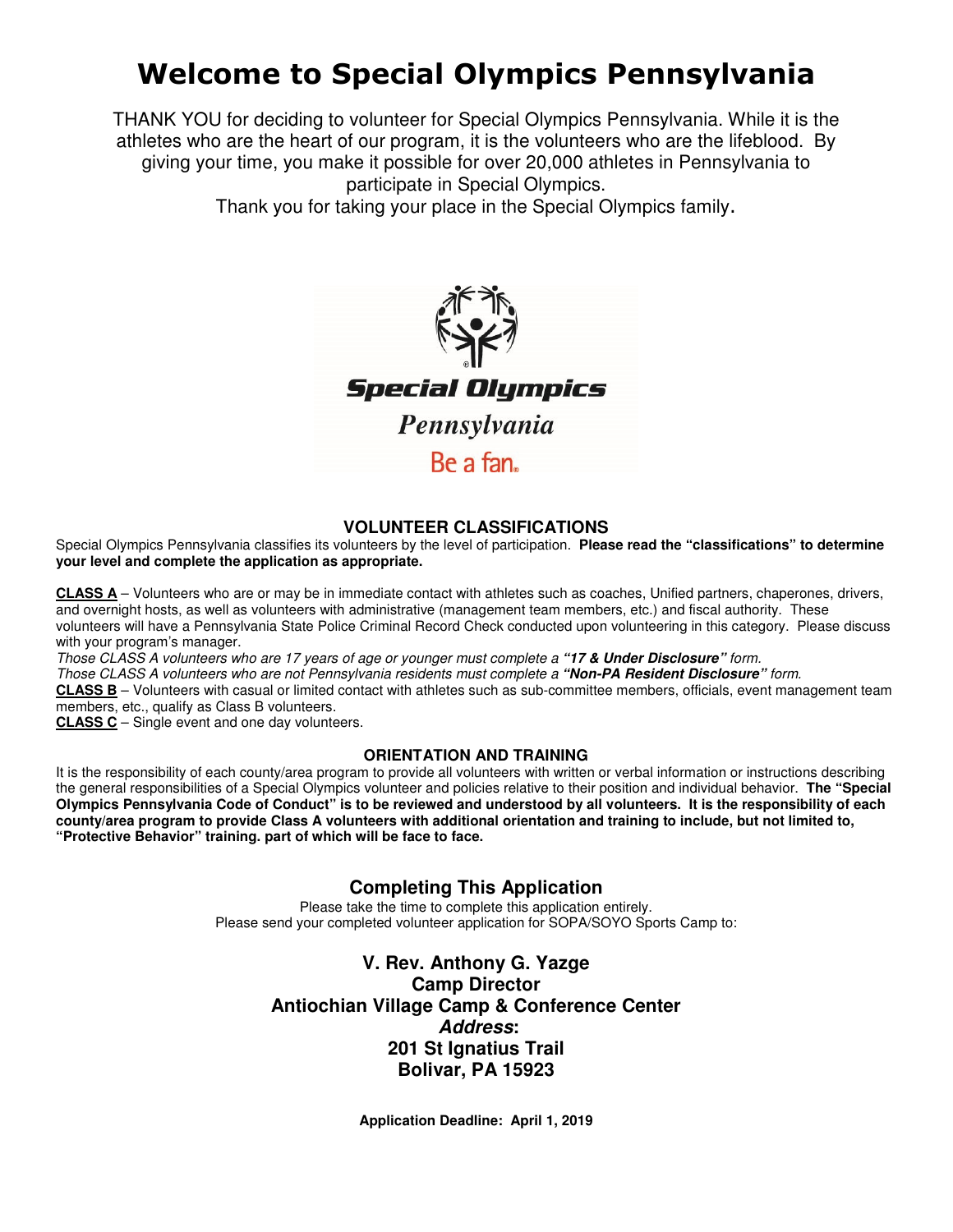#### **PLEASE READ BEFORE SIGNING**

#### **I understand**:

- that as a Class A volunteer, I will be asked to submit an application for a Pennsylvania State Police Criminal Record Check;
- that the information that I have provided my be verified, and I give permission to Special Olympics to make inquiry of others concerning my suitability to act as a volunteer;
- that in the course of volunteering for Special Olympics, I may be dealing with confidential information and I agree to keep this information in strictest confidence;
- that the relationship between Special Olympics and its volunteers is an "At Will" arrangement and may be terminated at any time without cause be either the volunteer or Special Olympics
- that I grant Special Olympics permission to use my likeness, voice and/or words in television, radio, film, or in any form to promote activities of Special Olympics;
- that I may be working in an environment of contagious disease and will act accordingly using appropriate precautions and procedures;
- the Volunteer Responsibility form and Special Olympics Pennsylvania Code of Conduct.

## **VOLUNTEER RESPONSIBILITIES**

- 1. Volunteers attending any event where athletes are present must agree to abstain from the use of alcohol and/or illegal drugs throughout the course of that event. For volunteers attending the event which includes travel, this abstention begins upon departure from the local pick up point through the return of the athletes to their families. If you will not abstain for the course of the event, please do not sign this document.
- 2. Volunteers should dress and act at all times in a manner which will be a credit to Special Olympics Pennsylvania and to your area/county program. Keep in mind you are serving as a role model for all Special Olympics athletes your serve.
- 3. All emergencies must be reported to the appropriate authorities after immediate action is taken to ensure the health and safety of participants.
- 4. Volunteers will provide 24-hour supervision of athletes during any Special Olympics event attended by athletes.
- 5. Any misconduct exhibited by a volunteer may result in immediate dismissal or more severe actions when appropriate.
- No tobacco products will be used during SOPA events in housing areas, meal areas, sporting events, training or competition venues, or sites related to training and competition.

### **SPECIAL OLYMPICS PENNSYLVANIA CODE OF CONDUCT**

#### **Unsportsmanlike or inappropriate behavior by a coach, athlete, volunteer or staff member during SOPA training or competition events is unacceptable. Failure to behave appropriately could result in loss of eligibility.**

While attending a SOPA competition, training or event, athletes, coaches, Unified partners, volunteers and staff members are encouraged to behave appropriately in accordance with the mission and philosophy of Special Olympics, Inc. Inappropriate behavior occurring at or outside the venue sites will result in the following disciplinary actions:

**VENUE SITE –** Defined as the area where a competition or training event is taking place. Coaches, athletes, Unified partners and volunteers will adhere to **SOI, SOPA & NGB** rules. The camp director has the highest authority and may therefore enforce stronger penalties above and beyond **SOI, SOPA, & NGB**.

**OUTSIDE THE VENUE** – Defined as all activity occurring outside competition or training venues. Code of Conduct violations occurring outside the venue will result in the following:

#### **A. INAPPROPRIATE BEHAVIOR**

Will not be tolerated. If it does occur, a Misconduct Report Form must be submitted to the SOPA liaison for review. A decision will be made in a reasonable time period to ensure immediate action.

#### **B. SERIOUIS VIOLATION**

.

 Depending upon the severity of the violation, suspension for subsequent game(s) or dismissal from sponsored SOPA competition or training events will occur. In the event the violation is serious or compromises the environment, the individual(s) will be asked to leave.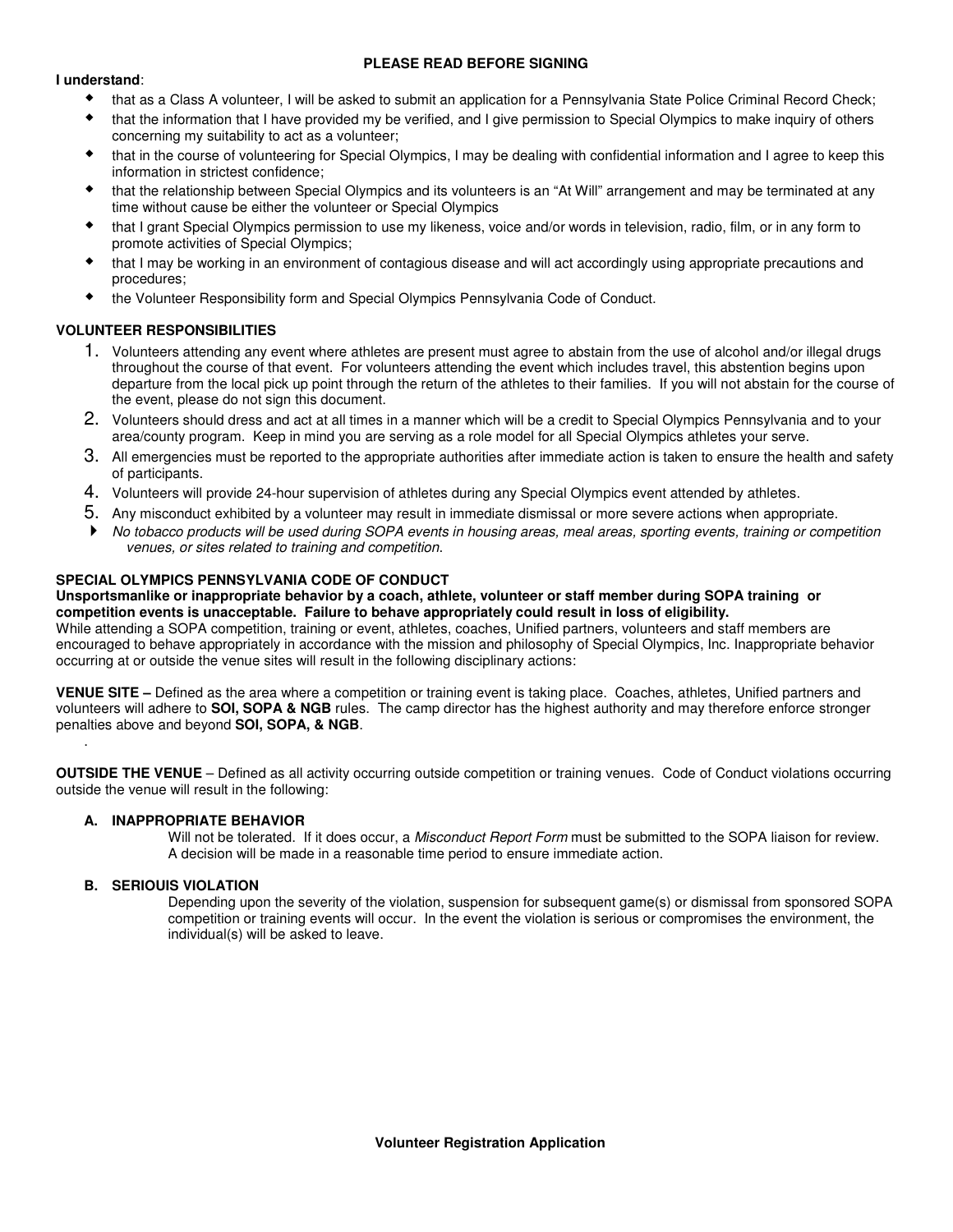|                                 | ALL VOLUNTEERS ARE TO COMPLETE THE FOLLOWING - PLEASE PRINT IN INK (items in italics are optional)                                                                                                                                                                                                                                                                    |                                                                                                                                                                                                                               |                         |                                                          |                             |                                                                       |  |
|---------------------------------|-----------------------------------------------------------------------------------------------------------------------------------------------------------------------------------------------------------------------------------------------------------------------------------------------------------------------------------------------------------------------|-------------------------------------------------------------------------------------------------------------------------------------------------------------------------------------------------------------------------------|-------------------------|----------------------------------------------------------|-----------------------------|-----------------------------------------------------------------------|--|
|                                 |                                                                                                                                                                                                                                                                                                                                                                       |                                                                                                                                                                                                                               |                         | Date of Birth / /                                        |                             |                                                                       |  |
| Last                            | First                                                                                                                                                                                                                                                                                                                                                                 |                                                                                                                                                                                                                               | Middle                  |                                                          |                             |                                                                       |  |
| Mailing Address:                |                                                                                                                                                                                                                                                                                                                                                                       |                                                                                                                                                                                                                               |                         |                                                          |                             |                                                                       |  |
|                                 | Street                                                                                                                                                                                                                                                                                                                                                                |                                                                                                                                                                                                                               |                         |                                                          | Apt                         |                                                                       |  |
| City                            |                                                                                                                                                                                                                                                                                                                                                                       | County                                                                                                                                                                                                                        |                         | State                                                    |                             | Zip                                                                   |  |
|                                 |                                                                                                                                                                                                                                                                                                                                                                       |                                                                                                                                                                                                                               |                         |                                                          |                             |                                                                       |  |
|                                 | Fax: Comparison Comparison Comparison Comparison Comparison Comparison Comparison Comparison Comparison Comparison Comparison Comparison Comparison Comparison Comparison Comparison Comparison Comparison Comparison Comparis                                                                                                                                        |                                                                                                                                                                                                                               |                         |                                                          |                             |                                                                       |  |
| Group Affiliation:              |                                                                                                                                                                                                                                                                                                                                                                       |                                                                                                                                                                                                                               |                         |                                                          |                             |                                                                       |  |
|                                 | Name (i.e., Anytown Boy Scout Troop #17, etc.)                                                                                                                                                                                                                                                                                                                        |                                                                                                                                                                                                                               | $\overline{C}$ ity      |                                                          | State                       | Zip                                                                   |  |
| <b>Street</b>                   | Employer/School Name:<br>San Francisco Name:                                                                                                                                                                                                                                                                                                                          | City                                                                                                                                                                                                                          |                         | State                                                    |                             | Zip                                                                   |  |
|                                 | Please indicate the year you began volunteering with Special Olympics Pennsylvania                                                                                                                                                                                                                                                                                    |                                                                                                                                                                                                                               |                         |                                                          |                             |                                                                       |  |
|                                 |                                                                                                                                                                                                                                                                                                                                                                       |                                                                                                                                                                                                                               |                         |                                                          |                             |                                                                       |  |
|                                 |                                                                                                                                                                                                                                                                                                                                                                       | <b>PERSONAL INFORMATION</b>                                                                                                                                                                                                   |                         |                                                          |                             |                                                                       |  |
|                                 |                                                                                                                                                                                                                                                                                                                                                                       |                                                                                                                                                                                                                               |                         |                                                          |                             | Relationship                                                          |  |
|                                 | Day Phone: <u>Communication of the State Burns of Article</u> Evening Phone:                                                                                                                                                                                                                                                                                          |                                                                                                                                                                                                                               |                         |                                                          |                             |                                                                       |  |
|                                 |                                                                                                                                                                                                                                                                                                                                                                       | <b>INSURANCE INFORMATION</b>                                                                                                                                                                                                  |                         |                                                          |                             |                                                                       |  |
|                                 | In the event that a medical emergency occurs during the course of my volunteer efforts with Special Olympics Pennsylvania, please be aware of<br>the following personal medical information about myself; furthermore, if, during my participation in Special Olympics activities, I should need                                                                      |                                                                                                                                                                                                                               |                         |                                                          |                             |                                                                       |  |
|                                 | emergency medical treatment and cannot give my consent or make my own arrangements for treatment because of my injuries, I authorize Special<br>Olympics to take whatever measures necessary to protect my health & well-being, including, if necessary, hospitalization.                                                                                             |                                                                                                                                                                                                                               |                         |                                                          |                             |                                                                       |  |
| Physician's Name & Phone Number |                                                                                                                                                                                                                                                                                                                                                                       | Special Instructions                                                                                                                                                                                                          |                         |                                                          |                             |                                                                       |  |
| <b>Medical Condition</b>        |                                                                                                                                                                                                                                                                                                                                                                       | Medications, if any                                                                                                                                                                                                           |                         |                                                          |                             |                                                                       |  |
| Medical Insurance Company       |                                                                                                                                                                                                                                                                                                                                                                       | Policy #                                                                                                                                                                                                                      |                         |                                                          | Other necessary information |                                                                       |  |
|                                 |                                                                                                                                                                                                                                                                                                                                                                       | <b>VOLUNTEER SIGNATURE</b>                                                                                                                                                                                                    |                         |                                                          |                             |                                                                       |  |
|                                 | I affirm that I have read, understand and will adhere to the volunteer responsibilities and code of conduct; and that the information I<br>have given is true and complete. If at any time the information provided is found to have been knowingly falsified, I will be<br>disallowed from volunteering for any program accredited by Special Olympics Pennsylvania. |                                                                                                                                                                                                                               |                         |                                                          |                             |                                                                       |  |
|                                 |                                                                                                                                                                                                                                                                                                                                                                       |                                                                                                                                                                                                                               |                         |                                                          |                             | Date: $\qquad \qquad / \qquad \qquad / \qquad \qquad / \qquad \qquad$ |  |
| ID VERIFICATION: #              |                                                                                                                                                                                                                                                                                                                                                                       |                                                                                                                                                                                                                               |                         |                                                          |                             |                                                                       |  |
|                                 | <b>Drivers License</b>                                                                                                                                                                                                                                                                                                                                                |                                                                                                                                                                                                                               | Student ID              |                                                          |                             | "<br>Other-Indicate:                                                  |  |
|                                 | I, as the parent or guardian of the above applicant, have read and agree with all the provided information and hold Special Olympics Pennsylvania                                                                                                                                                                                                                     |                                                                                                                                                                                                                               |                         | If a minor, a parent or guardian signature is necessary. |                             |                                                                       |  |
| participation.                  | and/or its volunteers and employees harmless for any negligence resulting in injury, illness or accident that may occur during my charges'                                                                                                                                                                                                                            |                                                                                                                                                                                                                               |                         |                                                          |                             |                                                                       |  |
| Parent's/Guardian's Signature:  |                                                                                                                                                                                                                                                                                                                                                                       | the control of the control of the control of the control of the control of the control of the control of the control of the control of the control of the control of the control of the control of the control of the control |                         |                                                          | Date:                       |                                                                       |  |
|                                 | PROGRAM/OFFICE USE ONLY The above volunteer has completed the "Volunteer Application" and has been appropriately screened and trained.                                                                                                                                                                                                                                |                                                                                                                                                                                                                               |                         |                                                          |                             |                                                                       |  |
| Screener/Interviewer:           |                                                                                                                                                                                                                                                                                                                                                                       |                                                                                                                                                                                                                               |                         |                                                          |                             |                                                                       |  |
|                                 | PRINTED Name                                                                                                                                                                                                                                                                                                                                                          | SIGNATURE                                                                                                                                                                                                                     |                         |                                                          |                             | <b>DATE</b>                                                           |  |
| status? $\Box$ YES<br>$\Box$ NO | Was the PA State Police Criminal Record Check/National Background Check conducted and returned without activity, allowing continued class A                                                                                                                                                                                                                           |                                                                                                                                                                                                                               |                         |                                                          |                             |                                                                       |  |
|                                 |                                                                                                                                                                                                                                                                                                                                                                       |                                                                                                                                                                                                                               |                         |                                                          |                             |                                                                       |  |
|                                 | If activity existed, was a Letter of Exemption filed with the state?                                                                                                                                                                                                                                                                                                  |                                                                                                                                                                                                                               | $\Box$ YES<br>$\Box$ NO |                                                          |                             |                                                                       |  |
| Please print in ink             | CLASS "A" AND "B" VOLUNTEERS ARE TO COMPLETE THE FOLLOWING (Class B volunteers are those who have casual or limited contact<br>with athletes. For more information about volunteer classifications, see Welcome page.)                                                                                                                                                |                                                                                                                                                                                                                               |                         |                                                          |                             |                                                                       |  |